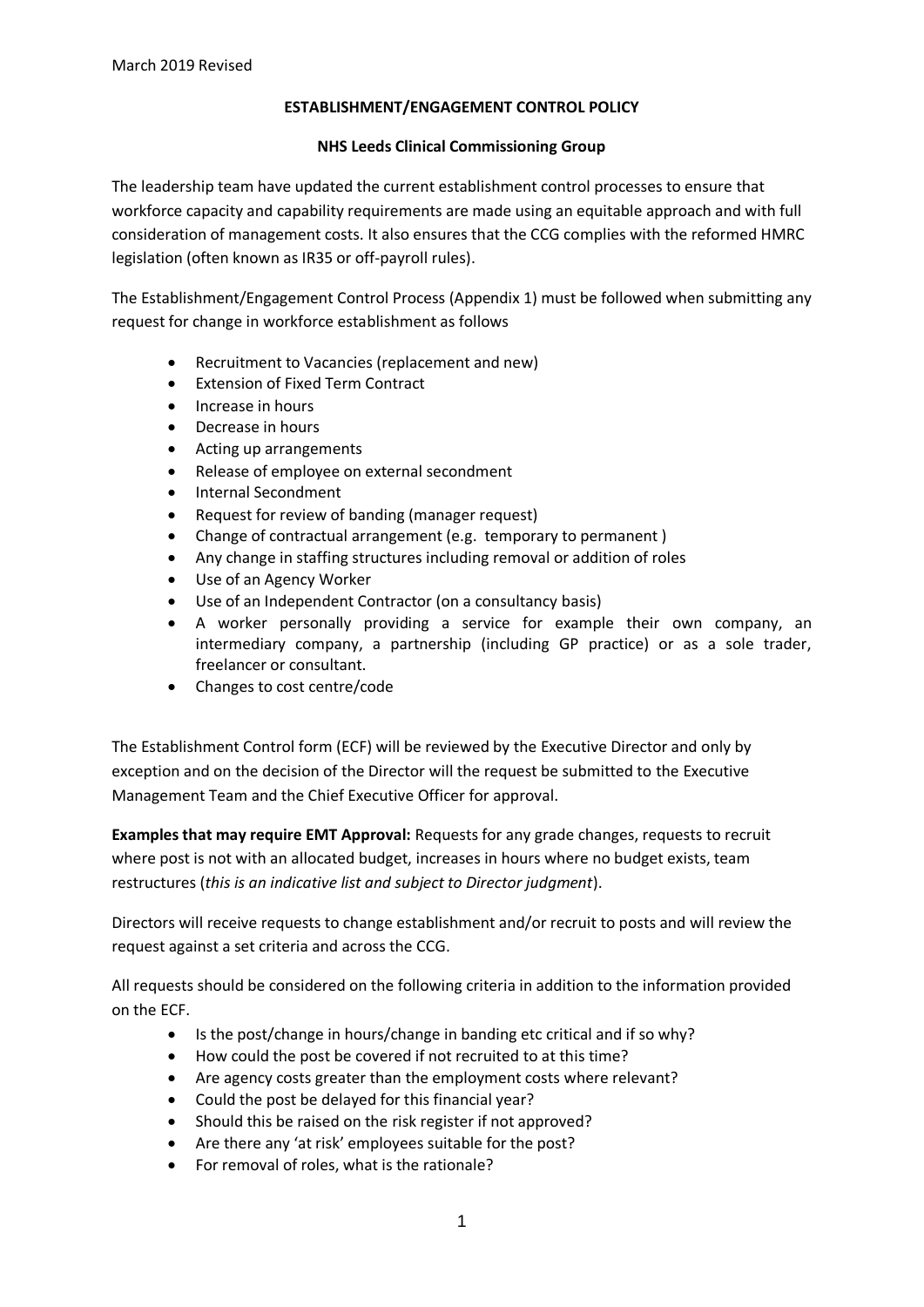| <b>Level of Criticality</b>    | <b>Level of Potential Risk</b>             | <b>Level of Potential</b>     | <b>Level of Potential Risk</b>                                   |
|--------------------------------|--------------------------------------------|-------------------------------|------------------------------------------------------------------|
|                                | on Service delivery of                     | <b>Risk on Finance of</b>     | on Reputation of                                                 |
|                                | <b>Absence of Role</b>                     | <b>Absence of Role</b>        | <b>Absence of Role</b>                                           |
| 1 – Business Critical          | Unable to function,                        | Severe financial loss         | Highly damaging, severe                                          |
| (Should fulfil at least one of | inability to                               |                               | loss of public                                                   |
| these categories to be         | fulfil statutory                           |                               | confidence; sustained                                            |
| classed as Level 1 Critical)   | obligations                                |                               | media criticism                                                  |
| 2 – Moderate Criticality       | Significant impact on<br>service provision | Major financial loss          | Major adverse publicity,<br>major loss of confidence             |
| 3 – Marginal Criticality       | Service objectives<br>partially achievable | Significant financial<br>loss | Some adverse publicity<br>& embarrassment, legal<br>implications |
| 4 – Negligible Criticality     | Little or no impact on                     | Moderate financial            | Confined internally, no                                          |
|                                | service objectives                         | loss                          | damage to reputation                                             |

Directors should assess the request and allocate one of the following Critical Levels to the request:

Requests assessed as 1 or 2 Criticality by the Director will be approved or alternative recommendations may be made by the committee.

The decision to approve the Establishment Control request will be recorded on the ECF and the requesting manager should forward a final version to the central HR team. Audit of approval will be required before the central HR team can take any action e.g. advertising the vacancy/ processing payroll forms.

Should a manager wish to appeal the decision, the manager can re-submit their request back to the Director or EMT giving further detail including the reasons for their appeal. The manager can resubmit once, the decision of the Director/EMT after appeal is final.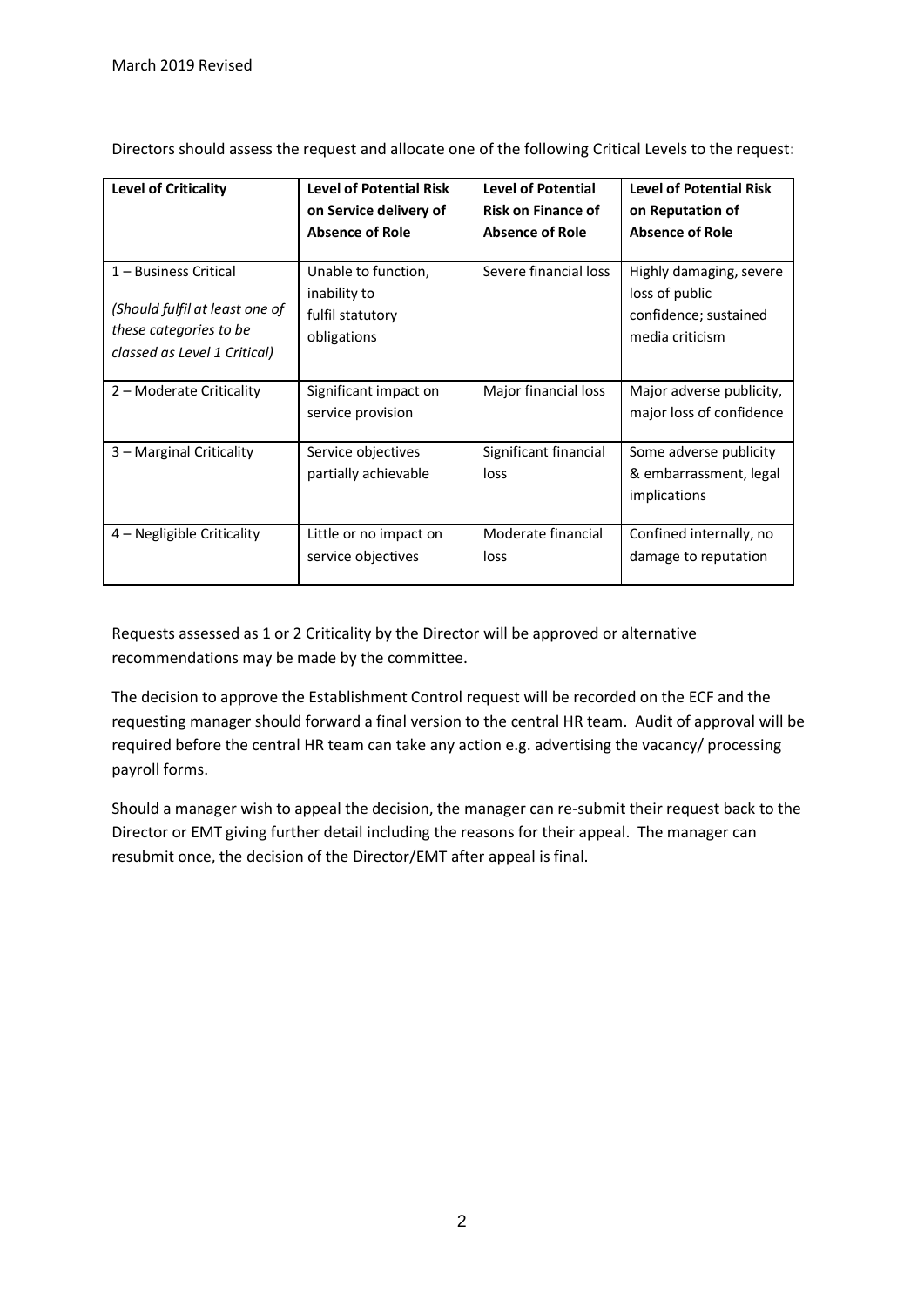### **FORM COMPLETION**

**Requesting managers should ensure PART 1 and 2 (a & b) of the form are completed. Only by exception will an ECF be submitted by the Director to the Executive Management Team (EMT) for approval (Part 3). Where Director availability/access is limited e-mail approval accompanying the form will be accepted.**

**Examples that may require EMT Approval:** Requests for any banding changes, requests to recruit where post is not with an allocated budget, increases in hours where no budget exists, team restructures (*this is an indicative list and subject to Director judgment*).

### **Important to note:**

If a change in banding or a change in staffing structure is being requested, it is essential that the Director of that particular service has approved the request before full completion of the ECF.

If a new post is requested, it is essential that Agenda for Change (AfC) matching/banding has been finalised prior to advertising the post. Where this has not been undertaken, sufficient planning time should be allowed for this process and the HR Team will be able to provide advice on this process.

### **HMRC Compliance**

Off payroll appointments must be treated with caution due to the rules on HMRC compliance. Please seek immediate guidance from the Finance or HR Team for any appointments off payroll.

Please note if you are considering recruiting an individual who will personally provide a service you must ensure you are compliant with the IR35 legislation and complete the HMRC's Employment Status tool should your engagement be approved. This is regardless of the length or cost of the engagement. The Finance Team will support you through this process.

# **Clinical Appointments**

For the engagement of Clinical roles i.e. GP Leads, please seek support from the HR Team.

Managers must scan a copy of the fully completed ECF along with the job advert (where applicable) and job description/person specification to the central HR Team at leedsccg.hrgeneral@nhs.net. This must include authorisation of relevant Director.

If the request is approved for an **increase to hours, extension to contract, secondment, re-grade or acting up arrangement**, you will then be expected to complete the relevant payroll change form/or amendment via Manager Self Service (MSS) in order for the Electronic Staff Record (ESR) to be updated.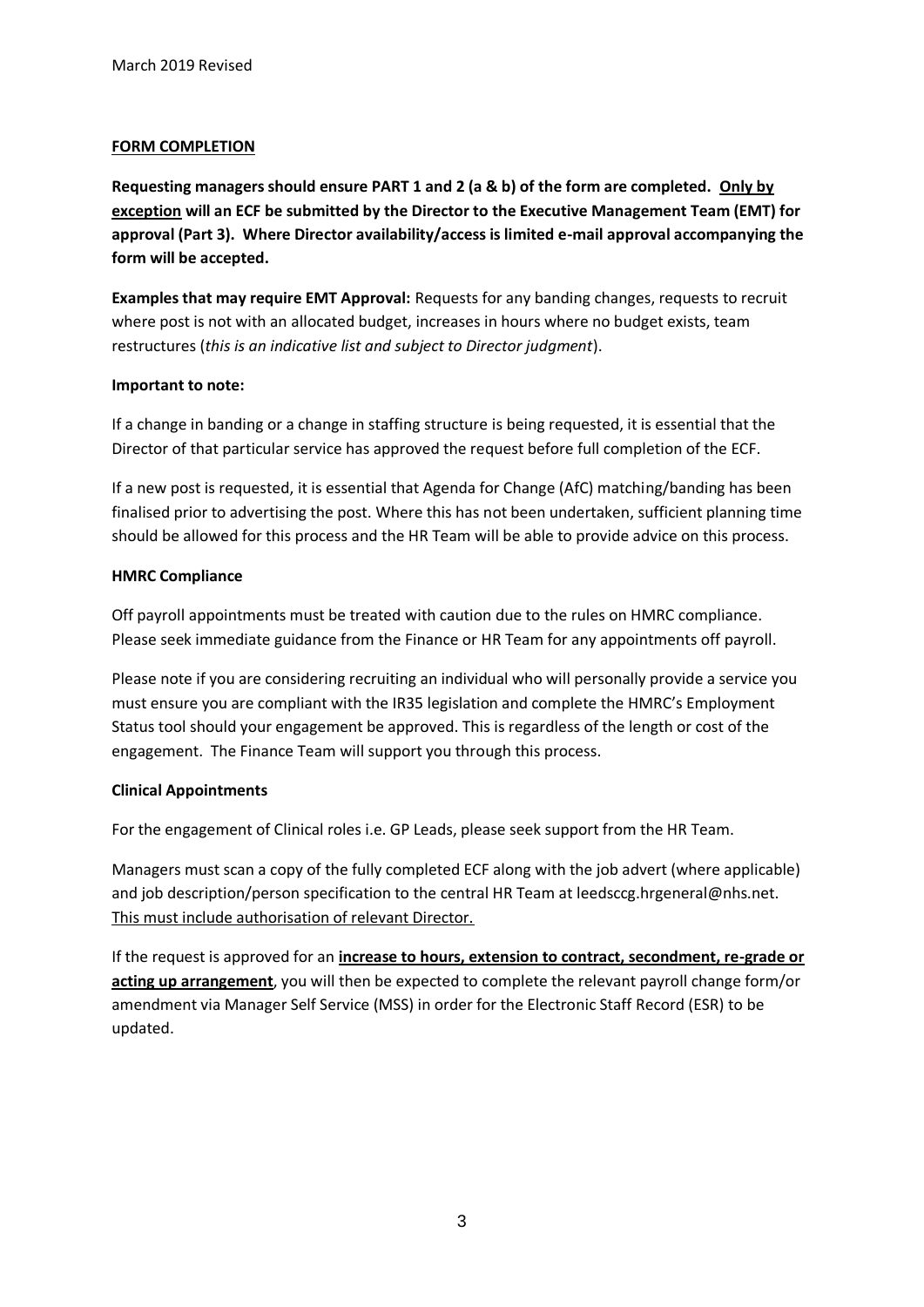# **Appendix 1**

# **Process Flow Chart – Establishment/Engagement Control Process**

| • Manager identified need to change establishment in team or make an<br>engagement                                                                                                                                                |
|-----------------------------------------------------------------------------------------------------------------------------------------------------------------------------------------------------------------------------------|
|                                                                                                                                                                                                                                   |
| • Manager discusses request with Head of Service or Director to understand<br>if need is necessary                                                                                                                                |
|                                                                                                                                                                                                                                   |
| • Manager discusses need with finance accountant to confirm budget<br>available                                                                                                                                                   |
|                                                                                                                                                                                                                                   |
| • If support is given for request manager completes ECF form (part a & b)                                                                                                                                                         |
|                                                                                                                                                                                                                                   |
| • Director determines whether request can be approved by them alone or<br>whether further discussion is required by EMT                                                                                                           |
|                                                                                                                                                                                                                                   |
| • If Director requests ECF to go to EMT, ECF form is completed and request<br>made to CEO PA for next EMT agenda.                                                                                                                 |
|                                                                                                                                                                                                                                   |
| • Once full CCG approval given and ECF is completed form is returned to the<br>People and OD Team (leedsccg.hrgeneral@nhs.net)                                                                                                    |
|                                                                                                                                                                                                                                   |
| . People and OD Team log the completed ECF on central tracker and advise<br>next steps to request in manager where required. Including referral to CCG<br>finance where personal service company is required for further support. |
|                                                                                                                                                                                                                                   |
| • Process complete.                                                                                                                                                                                                               |
|                                                                                                                                                                                                                                   |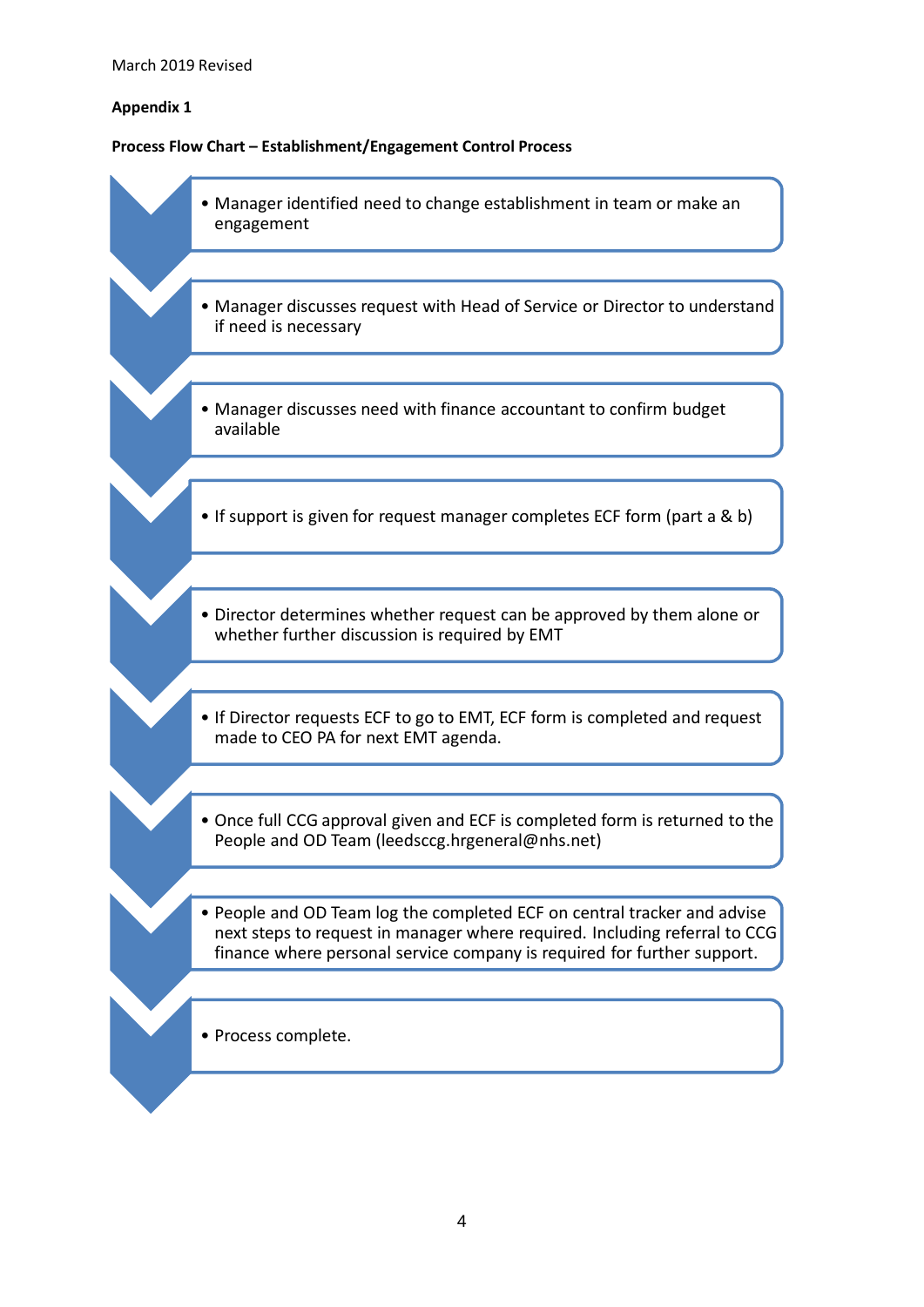# **Appendix 2**

### **ESTABLISHMENT/ENGAGEMENT CONTROL FORM (ECF) TO MANAGE ALL CHANGES TO WORKFORCE EXPENDITURE INCLUDING REQUESTS TO EMPLOY AGENCY AND INDEPENDENT CONTRACTORS**

| <b>PART 1- TO BE COMPLETED BY THE ORIGINATING MANAGER</b>                                                                                                                                                                                                                                                                                                                                                                                                                                                                                                                |                                                                                                                                                                        |  |
|--------------------------------------------------------------------------------------------------------------------------------------------------------------------------------------------------------------------------------------------------------------------------------------------------------------------------------------------------------------------------------------------------------------------------------------------------------------------------------------------------------------------------------------------------------------------------|------------------------------------------------------------------------------------------------------------------------------------------------------------------------|--|
| <b>Title of Post/Engagement</b>                                                                                                                                                                                                                                                                                                                                                                                                                                                                                                                                          |                                                                                                                                                                        |  |
| <b>Team</b>                                                                                                                                                                                                                                                                                                                                                                                                                                                                                                                                                              | <b>Band</b>                                                                                                                                                            |  |
| <b>Originating Manager Name</b>                                                                                                                                                                                                                                                                                                                                                                                                                                                                                                                                          |                                                                                                                                                                        |  |
| <b>Originating Manager Tel No</b>                                                                                                                                                                                                                                                                                                                                                                                                                                                                                                                                        |                                                                                                                                                                        |  |
| Please select change in establishment:                                                                                                                                                                                                                                                                                                                                                                                                                                                                                                                                   |                                                                                                                                                                        |  |
| <b>NEW RECRUITMENT (select box)</b>                                                                                                                                                                                                                                                                                                                                                                                                                                                                                                                                      | <b>CHANGE TO EXISTING STAFF (select box)</b>                                                                                                                           |  |
| Direct replacement                                                                                                                                                                                                                                                                                                                                                                                                                                                                                                                                                       | Increase/decrease in hours                                                                                                                                             |  |
| <b>Revised post</b>                                                                                                                                                                                                                                                                                                                                                                                                                                                                                                                                                      | Extension of fixed term contract                                                                                                                                       |  |
| New post (existing funding)                                                                                                                                                                                                                                                                                                                                                                                                                                                                                                                                              | Fixed term contract made permanent                                                                                                                                     |  |
| New post (new funding)                                                                                                                                                                                                                                                                                                                                                                                                                                                                                                                                                   | Acting up                                                                                                                                                              |  |
| Agency                                                                                                                                                                                                                                                                                                                                                                                                                                                                                                                                                                   | Re-band                                                                                                                                                                |  |
| Independent contractor                                                                                                                                                                                                                                                                                                                                                                                                                                                                                                                                                   | Secondment request (internal/external)                                                                                                                                 |  |
| (inc. personal provision of a service)                                                                                                                                                                                                                                                                                                                                                                                                                                                                                                                                   |                                                                                                                                                                        |  |
| A worker personally providing a                                                                                                                                                                                                                                                                                                                                                                                                                                                                                                                                          | Change to cost centre/code                                                                                                                                             |  |
| service                                                                                                                                                                                                                                                                                                                                                                                                                                                                                                                                                                  |                                                                                                                                                                        |  |
| Maternity cover                                                                                                                                                                                                                                                                                                                                                                                                                                                                                                                                                          | Any change in staffing structures including                                                                                                                            |  |
| Sickness Absence cover                                                                                                                                                                                                                                                                                                                                                                                                                                                                                                                                                   | removal or addition of roles                                                                                                                                           |  |
|                                                                                                                                                                                                                                                                                                                                                                                                                                                                                                                                                                          |                                                                                                                                                                        |  |
|                                                                                                                                                                                                                                                                                                                                                                                                                                                                                                                                                                          | Other                                                                                                                                                                  |  |
| What is the method of Engagement?                                                                                                                                                                                                                                                                                                                                                                                                                                                                                                                                        |                                                                                                                                                                        |  |
| On Payroll                                                                                                                                                                                                                                                                                                                                                                                                                                                                                                                                                               | Off payroll                                                                                                                                                            |  |
| Give full details of the reason for the request<br>To include;<br><b>Purpose of Post</b><br>$\bullet$<br><b>Justification for Post</b><br>$\bullet$<br>$\bullet$<br>suggested Level of Criticality 1-4 as described within policy)?<br>How could the post be covered if not recruited to at this time?<br>$\bullet$<br>Are agency costs greater than the employment costs?<br>$\bullet$<br>Could the post be delayed for this financial year?<br>$\bullet$<br>Should this be raised on the risk register if not approved?<br>For removal of roles, what is the rationale | Is the post/change in hours/change in banding etc. critical and if so why (including<br>Are there any 'at risk' employees suitable for the post (seek advice from HR)? |  |
| TERMS AND CONDITIONS OF THE POST / FUNDING                                                                                                                                                                                                                                                                                                                                                                                                                                                                                                                               |                                                                                                                                                                        |  |
| Permanent                                                                                                                                                                                                                                                                                                                                                                                                                                                                                                                                                                | State no. of hours per week                                                                                                                                            |  |
| Fixed term                                                                                                                                                                                                                                                                                                                                                                                                                                                                                                                                                               | State fixed term duration                                                                                                                                              |  |
| Justification<br>for post                                                                                                                                                                                                                                                                                                                                                                                                                                                                                                                                                |                                                                                                                                                                        |  |
| Existing budget covers costs                                                                                                                                                                                                                                                                                                                                                                                                                                                                                                                                             | External funding available                                                                                                                                             |  |
| <b>Team Budget Holder Name</b>                                                                                                                                                                                                                                                                                                                                                                                                                                                                                                                                           |                                                                                                                                                                        |  |
| Team Budget Holder Signature and                                                                                                                                                                                                                                                                                                                                                                                                                                                                                                                                         |                                                                                                                                                                        |  |
| Date                                                                                                                                                                                                                                                                                                                                                                                                                                                                                                                                                                     |                                                                                                                                                                        |  |